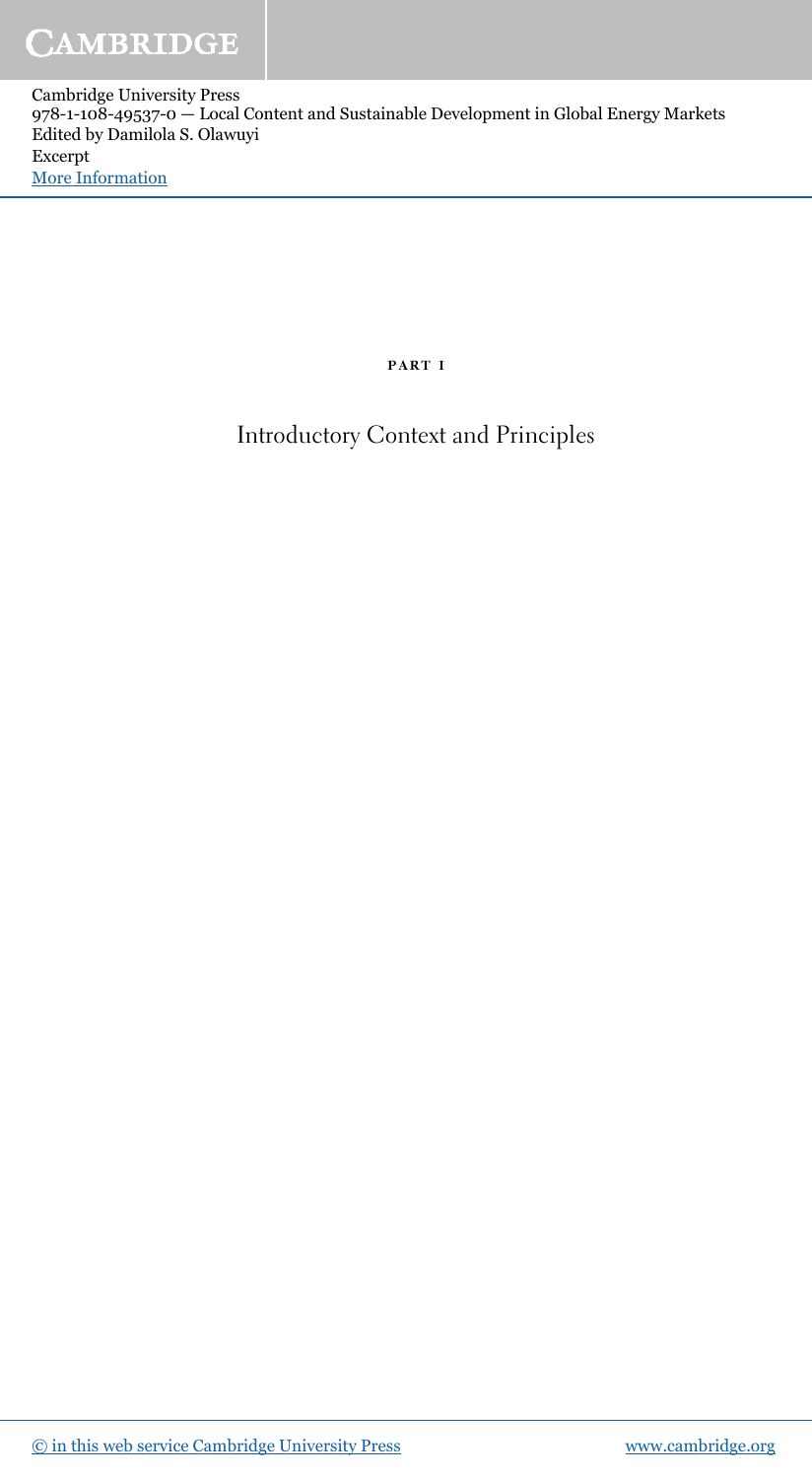1

# Local Content and the Sustainable Development Nexus

# Damilola S. Olawuyi

#### 1 introduction

Energy is inextricably linked to all aspects of human life: the ability to work, live, survive and execute tasks. Given the significance of energy to human life and the global economy, global energy markets are rapidly growing and have witnessed significant transformations over the last few decades.<sup>1</sup> Technological innovation; the diversification of the main primary energy sources (conventional and unconventional oil and gas, coal, renewables, nuclear and solid minerals); rise in global primary energy demand; changes to established means of energy supply and distribution; geopolitical uncertainties; environmental pollution; climate change; sharp drop in the price of oil since 2014; outbreak of the novel Coronavirus Disease of 2019 (COVID-19) pandemic; and the increasing demand for the equitable distribution of the benefits and risks of energy production amongst other things are rapidly transforming the field of energy law.<sup>2</sup> Furthermore, important political changes such as United Kingdom's exit from the European Union (Brexit); the rise of America-first policies in the United States under President Donald Trump; the abrupt diplomatic isolation and blockade of Qatar by several Gulf countries; as well as the global quest for low-carbon energy transition in alignment with the United Nations Sustainable Development Goals (SDGs) have all resulted in

<sup>&</sup>lt;sup>1</sup> The global energy market consists of people, companies, financial institutions, trade organisations and national authorities involved in the production, distribution and sale of energy. The energy market consists of three key sectors: production (upstream), networks (midstream) and retail (downstream). There are various sub-industries encompassed in each key sector, including the petroleum industry, gas industry; mining industry, electrical power industry; coal industry; renewable energy industry; drilling, equipment/service industry; refining/marketing industry amongst others. See R. Heffron, Energy Law: An Introduction (Springer, 2015) 1–3; see also D. Olawuyi, Extractives Industry Law in Africa (Cham, Switzerland: Springer, 2018) 1–5.

<sup>2</sup> See D. Zillman, M. Roggenkamp, L. Paddock and L. Godden, 'Introduction: How Technological and Legal Innovation Are Transforming Energy Law' in D. Zillman, M. Roggenkamp, L. Paddock and L Godden (eds.) Innovation in Energy Law and Technology: Dynamic Solutions for Energy Transitions (Oxford University Press, 2018) 1–16.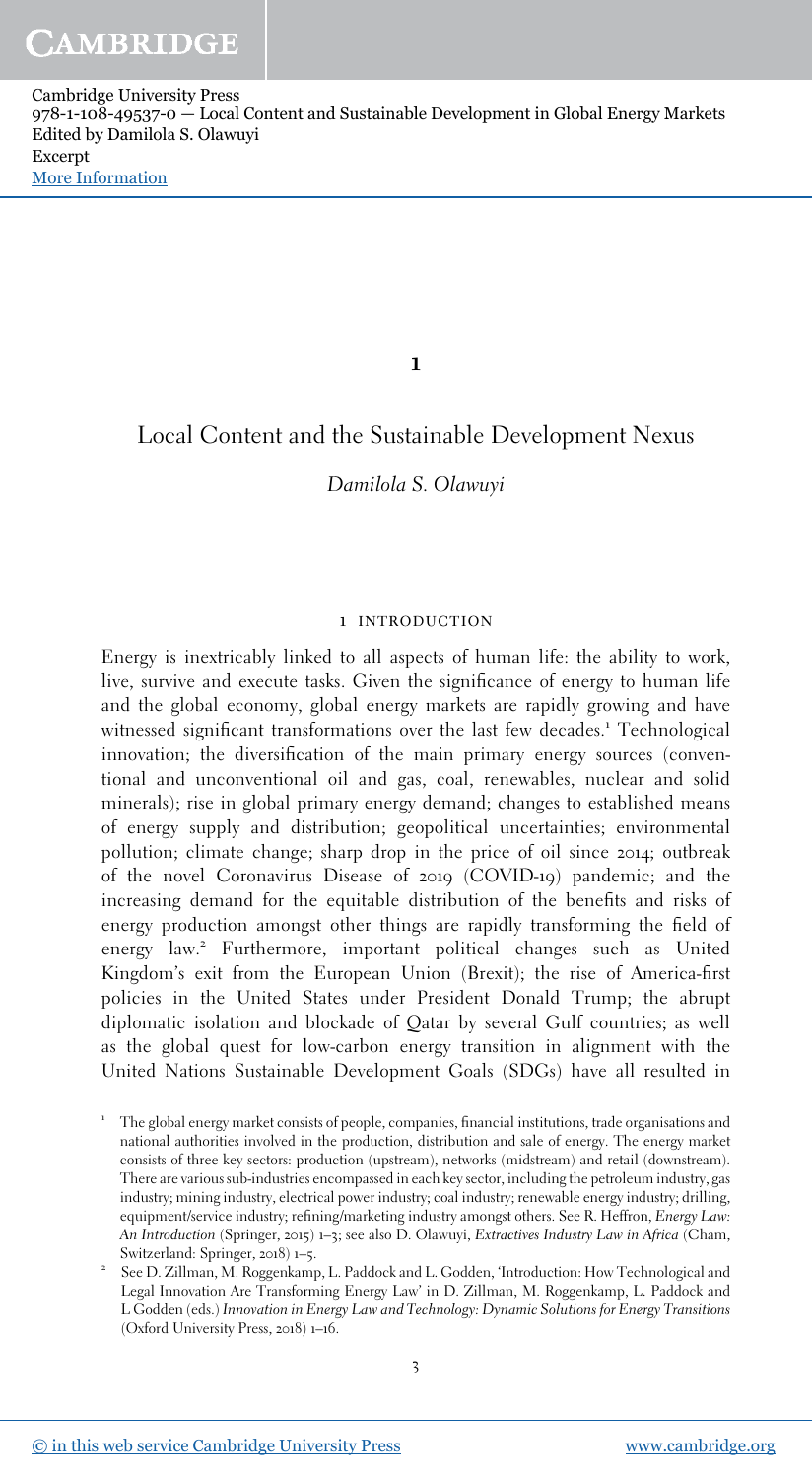4 Damilola S. Olawuyi

fundamental shifts in domestic national energy policies.<sup>3</sup> In response, countries have evolved legal innovations, policies and measures aimed at maximising the gains of resource production in the energy sector, while lowering the negative social, economic, environment and geopolitical impacts. One key revolution in energy law and policy over the last decade is the rise in the adoption of local content requirements and policies (LCRs) – regulatory measures, contractual provisions and policies that require energy market participants and operators to give priority to nationals, domestic companies and locally produced materials, in the procurement of goods and services used for energy operations.

Given the international nature of the global energy industry, design and application of LCRs have taken diverse forms and standards in different jurisdictions. One consistent aim of LCRs in global energy markets is the desire to incentivise and maximise the use of local and in-country goods and services in energy operations. Despite this clear and uniform overall policy driver of LCRs in global energy markets, the practical outcomes of LCRs in terms of boosting productivity, developing value chains and advancing sustainable development have yielded mixed results to date. LCRs have been linked in a number of countries with producing conflict and misalignments with extant national obligations under core international treaty provisions on trade, investment, gender, environment, human rights and sustainable development.<sup>4</sup> Similarly, the application of LCRs in the renewable energy sector has provided mixed results, with studies showing that protectionist and trade-restrictive LCRs may slow down the development of the renewable energy sector thereby stifling progress in environmental and sustainable development objectives.<sup>5</sup> Furthermore, despite the rise in LCRs in terms of providing employment and participation opportunities for nationals, there remains a considerable gender gap in the distribution of benefits and risks, as well as access to socio-economic opportunities, for women in key sectors of the energy industry.<sup>6</sup> Similarly, on-the-ground problems relating to the implementation of LCRs, such as lack of available technology, capacity and material at the local level, may delay projects and may ultimately result in loss of foreign direct

<sup>&</sup>lt;sup>3</sup> See D. Olawuyi, 'International Energy Law and the Gulf Crisis' in Rory Miller (ed.), The Gulf Crisis: The View from Qatar (Doha: HBKU Press, 2018) 127–35.

<sup>4</sup> See B. Asiago and M. Wasunna, 'Are Local Content Requirements in Developing Petroleum Sectors Sustainable? Managing Expectations while Aligning Sustainable Principles with Regulatory Policy' (2018) OGEL, www.ogel.org/journal-advance-publication-article.asp?key=572.

<sup>&</sup>lt;sup>5</sup> Ibid. See also J.-C. Kuntze and T. Moerenhout, 'Local Content requirements and the Renewable Energy Industry: A Good Match?' International Centre for Trade and Sustainable Development

<sup>(</sup>2013) 6–11. 6 African Development Bank, Women's Economic Empowerment in Oil and Gas Industries in Africa, www.afdb.org/fileadmin/uploads/afdb/Documents/Publications/anrc/AfDB\_WomenEconomics Empowerment\_V15.pdf, noting the need to address the considerable gender bias in the distribution of the risks, costs and benefits in extractive industries in Africa.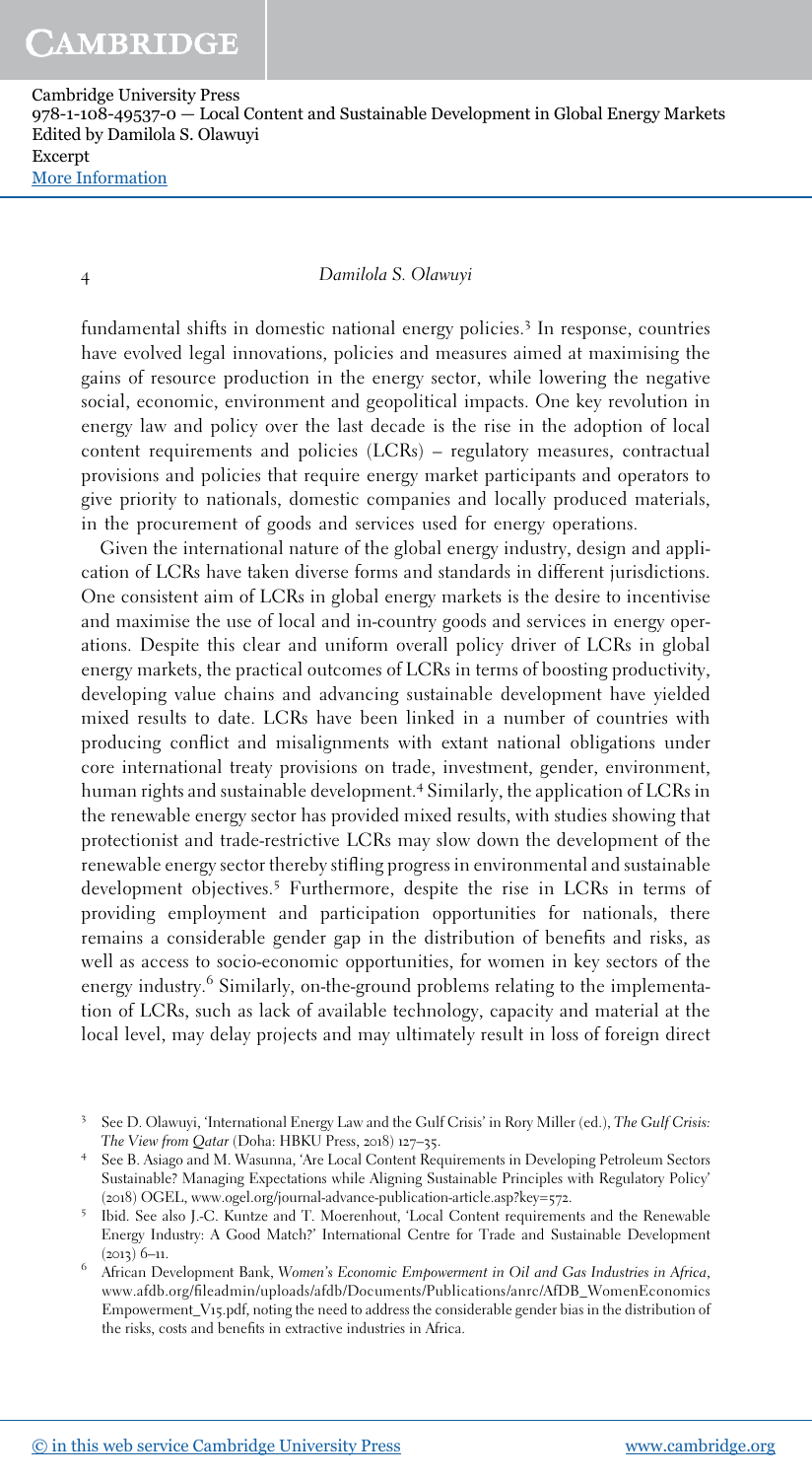## Local Content and Sustainable Development Nexus 5

investment (FDIs) to less restrictive jurisdictions.<sup>7</sup> Such an outcome may delay a country's path to wealth creation and sustainable development.

The undertone of conflict between domestic-level LCRs and the coherent implementation of sustainable development law and treaty provisions raise fundamental questions of policy and practice. This book provides a multijurisdictional and systematic exposition of how LCRs have evolved in energy markets across the world, with case studies from Africa, Asia, Europe, North America, Latin America, South America and Australasia. It then provides comparative analysis of the key implementation challenges that arise, and legal and negotiation techniques for managing those challenges.

This chapter provides foundational information, which would help readers to firmly grasp the underpinning concepts and terminologies relating to the sustainable development questions in the design and implementation of LCRs. After this general introduction, Section 2 provides an overview of the essential features of LCRs in global energy markets. Section 3 outlines the overall aim and structure of the book, providing information on the work that our thirty-two authors have done to examine the core intersections between LCRs, treaty implementation and sustainable development in global energy markets.

### 2 lcrs in global energy markets: legal context and overview

There is no uniform definition of LCRs. In this book, our working definition of LCR is regulatory measures, contractual provisions and policies that require energy market participants and operators to give priority to nationals, domestic companies and locally produced materials, in the procurement of goods and services used for energy operations. Although LCRs have been extensively discussed with respect to the oil and gas sector, LCRs have been widely applied in mining, renewable energy and other energy subsectors.<sup>8</sup> Irrespective of the subsector, LCRs are generally utilised by governments to generate broader economic benefits for the local economy, beyond fiscal benefits.<sup>9</sup>

LCRs can be in form of preferential rates for local industries; mandatory procurement requirements to source goods from local industries; preferential tax and tariff

<sup>7</sup> See D. Olawuyi, 'Local Content Policies and Their Implications for International Investment Law' in J. Chaisse et al. (eds.), Handbook of International Investment Law (Springer, 2019) 1–21.

<sup>&</sup>lt;sup>8</sup> See Organisation for Economic Co-operation and Development (OECD), Working Party of the Trade Committee, 'Local Content Policies in Minerals-Exporting Countries' (OECD 2017); also C. Banet, 'Techno-nationalism in the Context of Energy Transition: Regulating Technology Innovation Transfer in Offshore Wind Technologies' in D. Zillman, M. Roggenkamp, L. Paddock and L Godden (eds.), Innovation in Energy Law and Technology: Dynamic Solutions for Energy Transitions (Oxford University Press, 2018) 74–98.

<sup>9</sup> D. Olawuyi, 'Local Content and Procurement Requirements in Oil and Gas Contracts: Regional Trends in the Middle East and North Africa' (2019) 37(1) Journal of Energy and Natural Resources Law 93–117.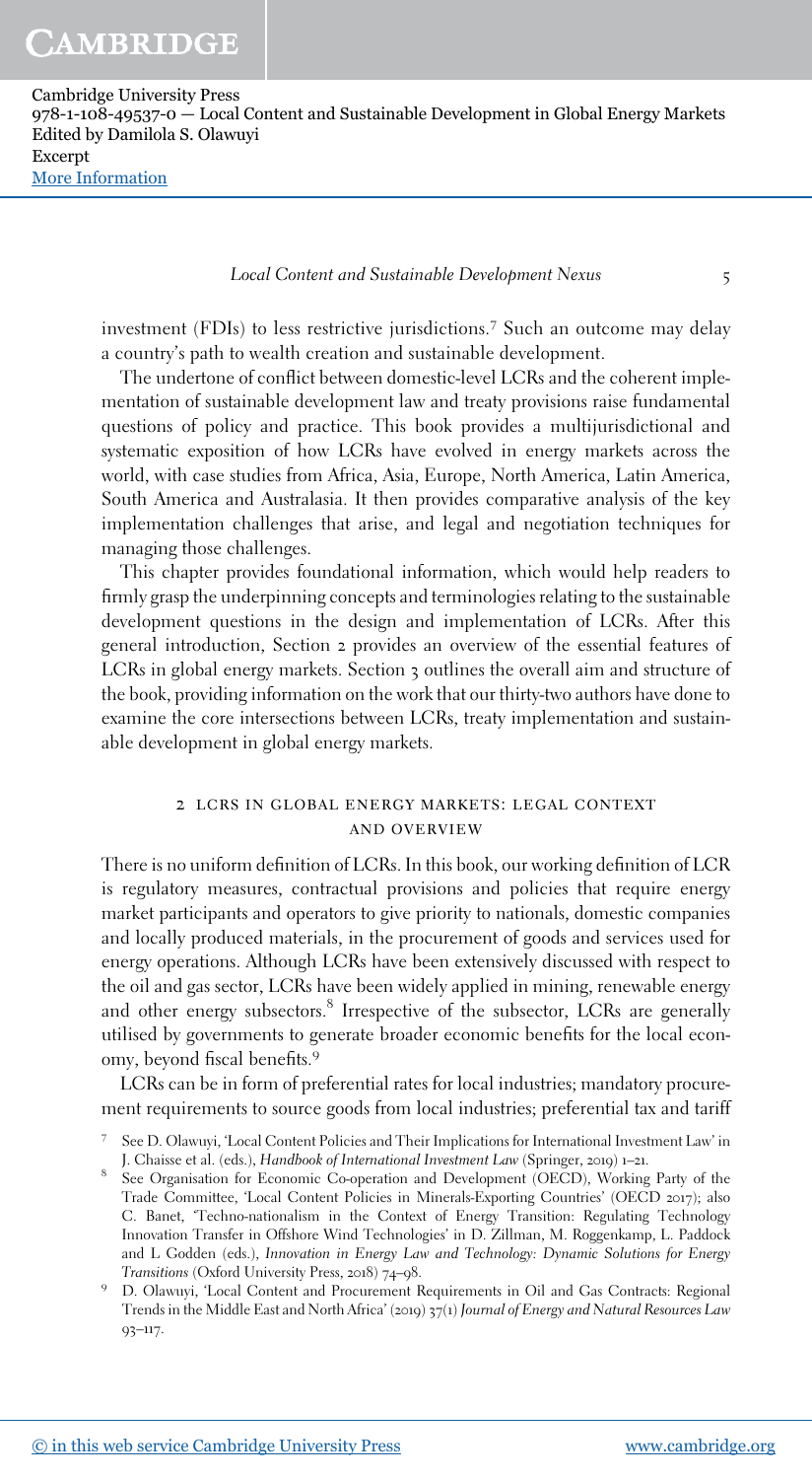6 Damilola S. Olawuyi

schemes that confer financial benefits on goods or energy produced with local equipment; preference for local goods and services as part of the conditions for approving contracts, permits or licenses; or performance requirements and targets designed to confer benefits on nationals and local industries.<sup>10</sup> Slightly over 90 per cent of resource-rich countries have at least one form of LCR as regards their energy industries, 50 per cent of which impose quantitative performance targets to achieve certain threshold of local participation and utilisation of human and material resources indigenous to that economy.<sup>11</sup> Famous examples include 'Buy American' provisions in the United States, which typically require government contractors to purchase their supplies from American companies even if those supplies are more expensive than the same products purchased from non-American companies.<sup>12</sup> Also, the Feed-in-Tariffs Scheme (FIT Programme) in Ontario, Canada, which mandated project operators to procure 'minimum amount of goods and services that come from Ontario' in order to be able to participate in the price guarantees and grid access granted by the FIT.<sup>13</sup> In Australia, Indigenous Land Use Agreements (ILUAs) in the mining sector have stipulated that at least 40 per cent of the workforce at the mine will at all times be comprised of local Aboriginal people.<sup>14</sup> Similarly, as far back as 1959, the Government of Nigeria established indigenisation policies which gave priority to Nigerians, Nigerian companies and locally produced material in critical sectors of the Nigerian economy, including the oil and gas sector.<sup>15</sup> Likewise, in the early 1990s, Spain developed a renewable energy legislation that encouraged regions in the country to apply LCRs as a condition for awarding concessions.<sup>16</sup> A number of other prominent energy markets, such as Brazil, the United Kingdom, Norway, Qatar and several other

- See United Nations Conference on Trade and Development (UNCTAD), 'Foreign Direct Investment and Performance Requirements: New Evidence from Selected Countries', 2003, p. 2, which defines performance requirements as 'stipulations, imposed on investors, requiring them to meet certain specified goals with respect to their operations in the host country'. In other words, they are measures requiring investors to behave in a particular way or to achieve certain outcomes in the host country. Agreement on Trade-Related Investment Measures, April 15, 1994, Marrakesh Agreement Establishing the World Trade Organization, Annex 1A, 1868 UNTS 186 [TRIMs], Preamble.
- <sup>11</sup> Olawuyi, note 7.
- <sup>12</sup> T. Meyer, 'How Local Discrimination Can Promote Global Public Goods' 95 Boston University Law Review 1937–2001.
- <sup>13</sup> See, Ontario Ministry of Energy, 'Feed-in Tariff Program Two-Year Review', www.energy.gov.on.ca /en/fit-and-microfit-program/2-year-fit-review/.
- <sup>14</sup> See the Australian Native Title Act 1993 (Cth) see Division 3, Subdivisions B-E. See T. Hunter, Legal Regulatory Frameworks for the sustainable Extraction of Australian Offshore Petroleum Resources: A Critical Functional Analysis (University of Bergen, 2010), ch. 4.
- <sup>15</sup> For a discussion on the history of the development of legal and policy regimes to promote local content in the Nigerian oil and gas industry, see U. J. Orji, 'Towards Sustainable Local Content Development in the Nigerian Oil and Gas Industry: An Appraisal of the Legal Framework and Challenges-Pt I' (2014) International Energy Law Review 30–5.
- <sup>16</sup> International Renewable Energy Agency (IRENA) and Global Wind Energy Council (GWEC), '30 Years of Policies for Wind Energy: Lessons from 12 Wind Energy Markets', Spain 2013.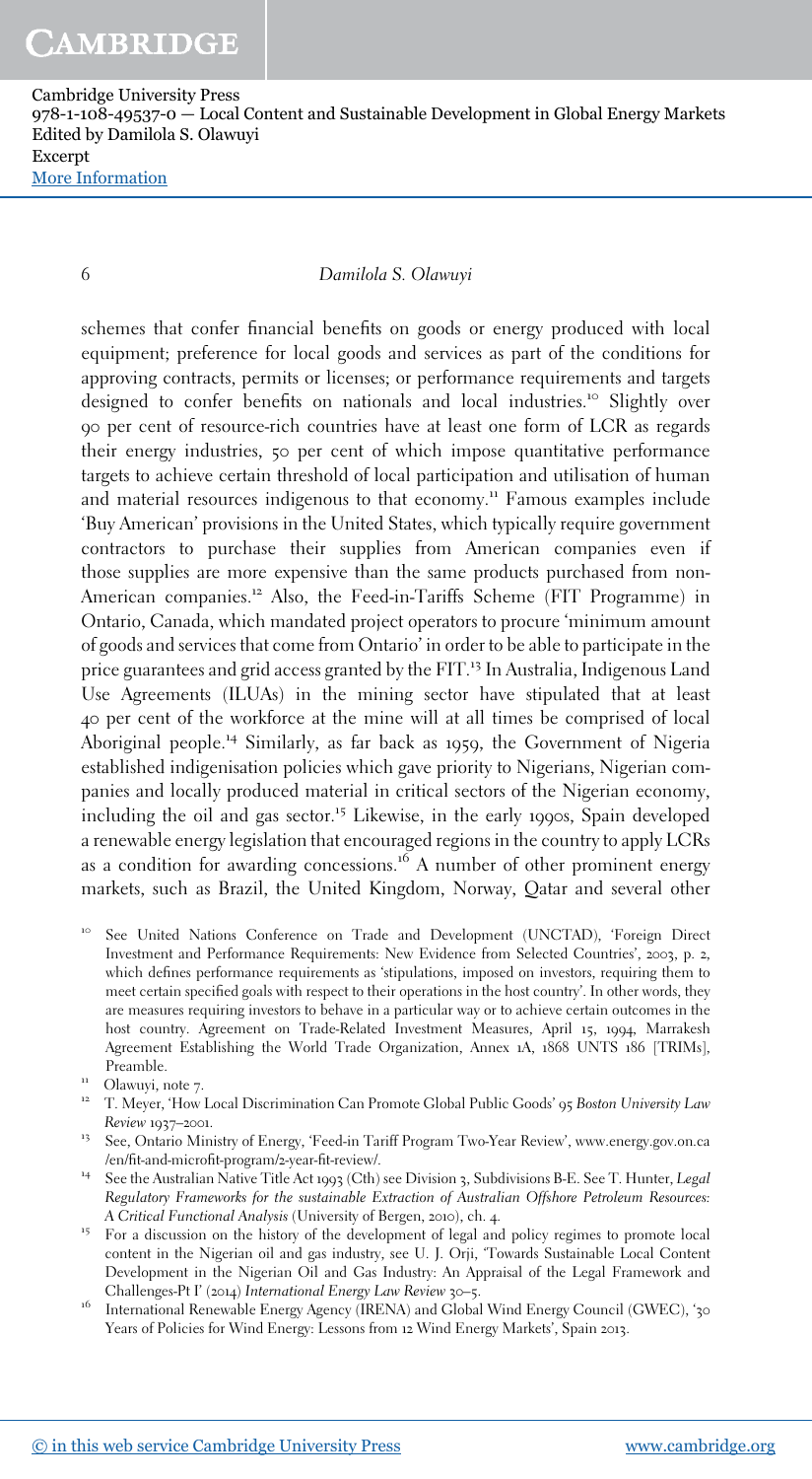Local Content and Sustainable Development Nexus 7

countries in Africa and the Middle East, have implemented various forms of LCRs in oil, gas, mining, power and/or renewable energy sectors.<sup>17</sup> LCRs are generally designed to unlock the competitiveness of the local economy and workforce, while allowing a country to diversify and strengthen its national industry. Such LCRs can also promote other social benefits such as job creation, development of endogenous technology and infrastructure and the redistribution of wealth and authority to address concerns of particular minority, indigenous or disadvantaged communities.<sup>18</sup>

LCRs have been increasingly framed as a revolutionary strategy and framework through which resource-rich countries can utilise resource exploitation to increase public welfare, advance sustainable development and diversify growth in other important sectors of their domestic economies, especially by creating local employment, skills development and the participation of local communities in the energy industry.<sup>19</sup> As Ezenagu and Eze-Ajoku argue in this book, 'if developing countries are to develop, upgrade their products, and compete favourably in today's globalized economy, protectionist policies, in the form of LCRs, are inevitable'.<sup>20</sup> Furthermore, if carefully designed and implemented, LCRs can provide a basis for energy companies and indigenous communities to negotiate mutually beneficial terms that could address social, economic and environmental concerns of production operations in indigenous communities.<sup>21</sup>

However, despite the clear drivers, scope and policy objectives of LCRs in global energy markets, approaches taken to enforce and implement LCRs may conflict with core international treaty provisions on sustainable development, especially in countries with unclear and unspecific legal frameworks on LCRs. Here we define sustainable development, specifically sustainable resource management (SRM), as development that balances social and economic development and environmental protection in the management and use of petroleum, solid minerals and other natural resources. <sup>22</sup> Sustainable development law therefore encompasses treaties, regulatory instruments and frameworks that aim to advance economic, social and environmental

- <sup>17</sup> Ibid. See also, T. Acheampong, M. Ashong and V. C. Svanikier, 'An Assessment of Local Content Policies in Oil and Gas Producing Countries' (2016) 9 Journal of World Energy Law & Business 282; S. Tordo et al., Local Content Policies in the Oil and Gas Sector (World Bank 2013); also P. Heum, 'Local Content Development – Experiences from Oil and Gas Activities in Norway' (2008) SNF Working Paper No 02/08, Institute for Research in Economics and Business Administration, Bergen.
- <sup>18</sup> See Intergovernmental Forum on Mining, Minerals Metals and Sustainable Development, Designing Local Content Policies in Mineral Rich Countries (2018), www.iisd.org/sites/default/files/ publications/local-content-policies-mineral-rich-countries.pdf, p. 2–3.
- <sup>19</sup> See Meyer, note 12, arguing that 'the use of these discriminatory subsidies at the subnational level can sometimes increase global welfare'.
- <sup>20</sup> See Chapter 5 of this book.
- See Odumosu-Ayanu in Chapter 19 of this book.
- See the Brundtland Report, which defines sustainable development as 'development which meets the needs of the present without compromising the ability of future generations to meet their own needs'. G. Brundtland, Report of the World Commission on Environment and Development: Our Common Future (United Nations General Assembly document A/42/427, 1987) para 27. Also, Para. 1.2 of the ILA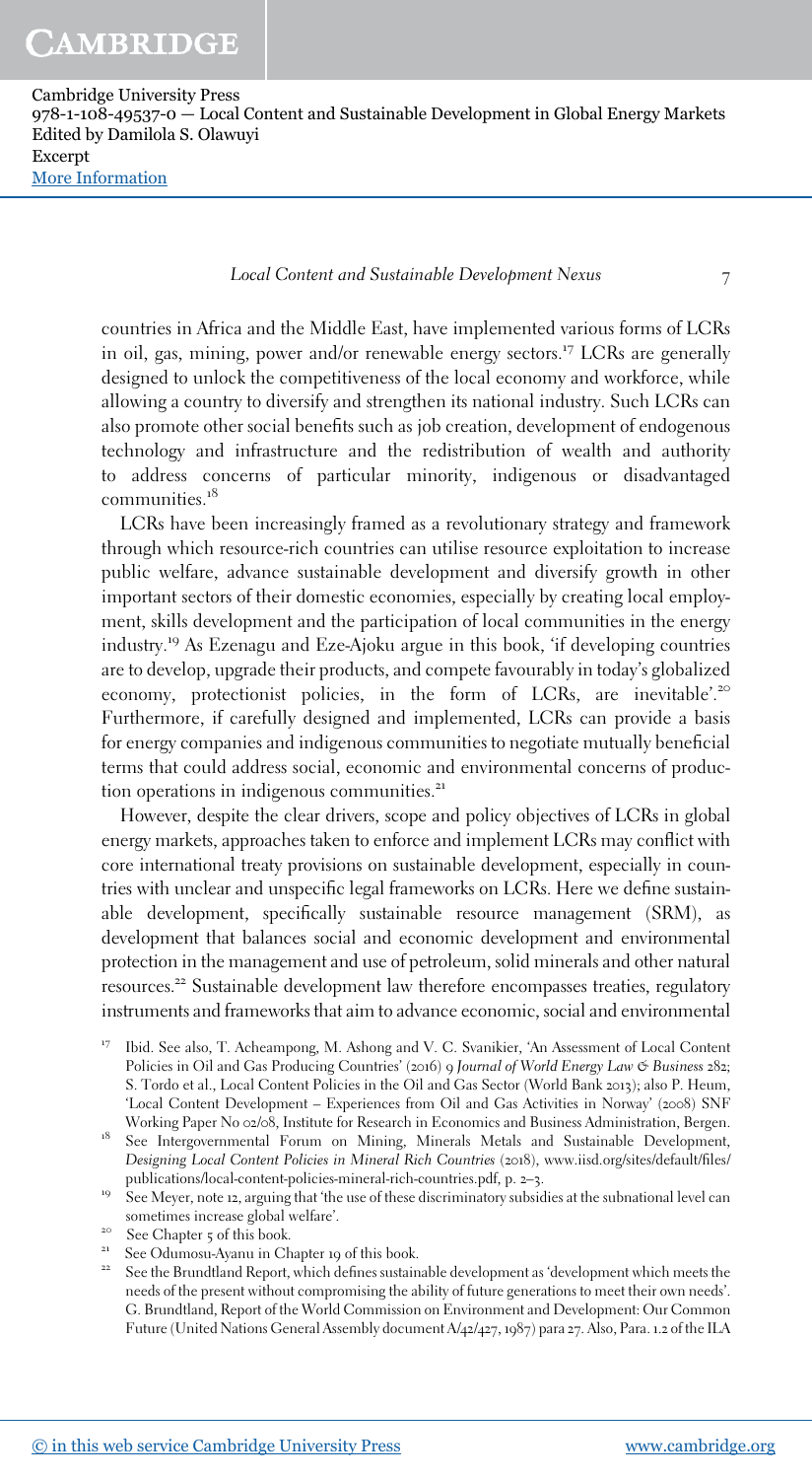8 Damilola S. Olawuyi

development for current and future generations. The principle of SRM, which seeks to address inconsistencies and overlap between economic instruments and their overall social and environmental development outcomes, especially in the energy sector, has become one of the most-recognised and important principles of international law, and has found its way into several international declarations, treaties and domestic law.<sup>23</sup> In its simplest practical application, SRM requires a coherent and systemic integration of core instruments and treaties on energy, environment, trade, investment, economic growth, human rights and development to encourage mutual supportiveness and avoid overlap.<sup>24</sup> This includes promoting  $(i)$  participation and inclusion, (2) access to information, (3) non-discrimination and equality,  $(4)$ empowerment and accountability and (5) legality and access to justice (the 'PANEL Principles') in the design and implementation of energy policies and programs to prevent social and human rights trade-offs.<sup>25</sup>

New Delhi Declaration on Sustainable Development stating that 'states are under a duty to manage natural resources, including natural resources within their own territory or jurisdiction, in a rational, sustainable and safe way so as to contribute to the development of their peoples, with particular regard for the rights of indigenous peoples, and to the conservation and sustainable use of natural resources and the protection of the environment, including ecosystems. States must take into account the needs of future generations in determining the rate of use of natural resources. All relevant actors (including States, industrial concerns and other components of civil society) are under a duty to avoid wasteful use of natural resources and promote waste minimization policies.' See also the 2012 Sofia Guiding Statements on the Judicial Elaboration of the 2002 New Delhi Declaration of Principles of International Law Relating to Sustainable Development, RESOLUTION No. 7/2012 noting in para. 3 that 'the sustainable use of all natural resources represents an emerging rule of general customary international law, with particular normative precision identifiable with respect to shared and common natural resources'.

- <sup>23</sup> For a comprehensive list of these instruments, see the United Nations Sustainable Development Knowledge Platform. See also N. Schrijver, 'Advancements in the Principles of International Law on Sustainable Development', in M. C. Cordonier Segger and C. G. Weeramantry (eds.), Sustainable Development Principles in the Decisions of International Courts and Tribunals, 1992–2012 (Routledge, 2017) 99–102 (providing an overview of the ways that sustainable development principles have been incorporated into and operationalised by international treaty regimes and tribunals); D. French, 'The Sofia Guiding Statements on sustainable development principles in the decisions of international tribunals', in Cordonier Segger and Weeramantry, infra, 177–84 (highlighting how sustainable development has been incorporated into the juridical activities of international bodies convened under the auspices of UN associated and influenced treaty regimes).
- <sup>24</sup> See D. Olawuyi, The Human Rights Based Approach to Carbon Finance (Paperback Edition, Cambridge University Press, 2018) 1–25, discussing the need for systemic integration and harmonisation of core trade, environment, climate change, energy and human rights treaties to achieve broader goals of sustainable development.
- <sup>25</sup> See D. Olawuyi, 'Energy (and Human Rights) for All: Addressing Human Rights Risks in Energy Access Projects', in R. Salter, C. G. Gonzalez and E. K. Warner, Energy Justice: US and International Perspectives (Edward Elgar, 2018) 73–104. See also the preamble to chapter 23 of Agenda 21, approved by the UN Conference on Environment and Development on 13 June 1992: UN doc A/CONF.151/26 (vols. I–III) (1992), stating that fundamental prerequisites for the achievement of sustainable development is broad public participation in decision-making. 'This includes the need of individuals, groups, and organizations to participate in environmental impact assessment procedures and to know about and participate in decisions, particularly those that potentially affect the communities in which they live and work.'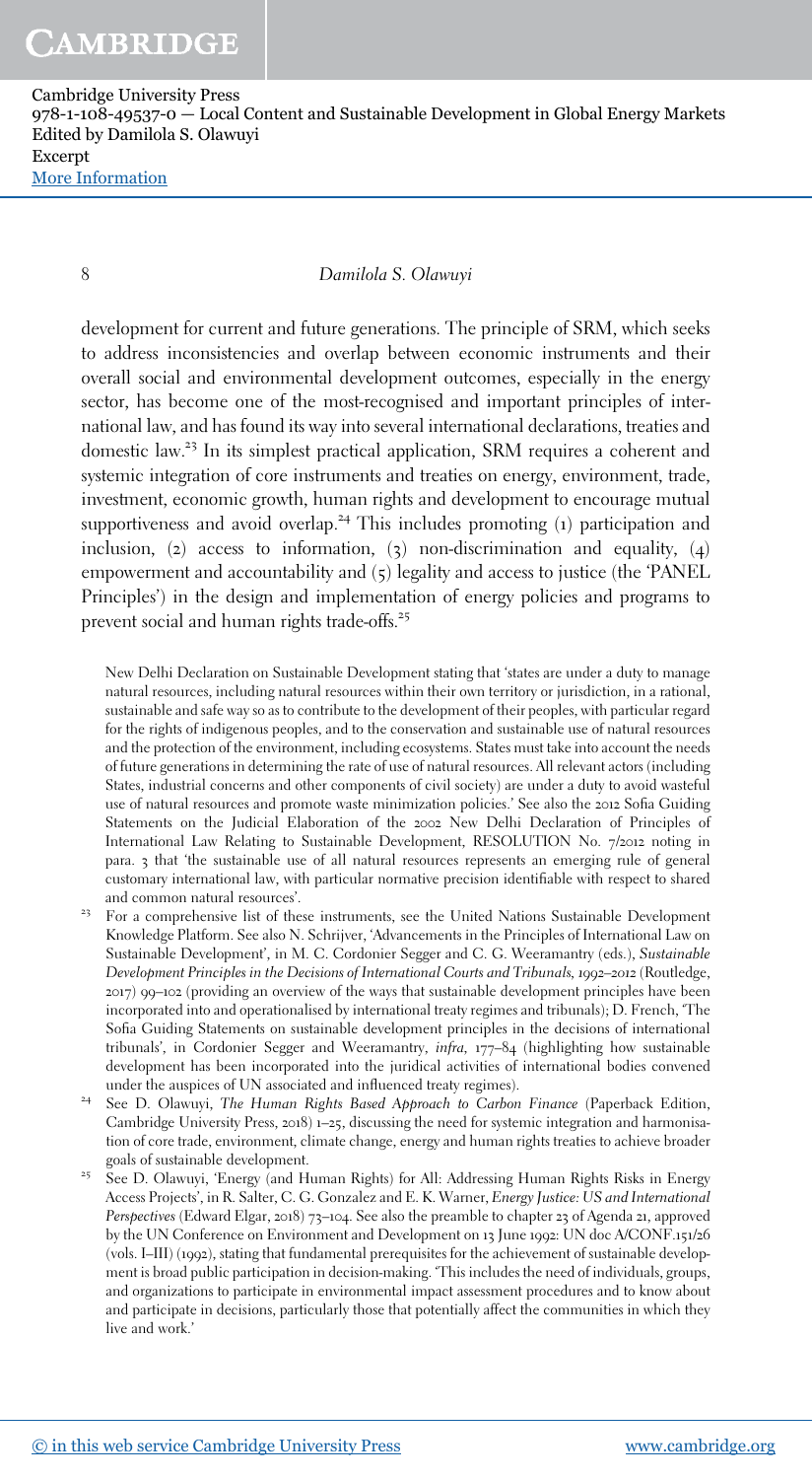Local Content and Sustainable Development Nexus 9

SRM and the need for policy coherence have assumed greater significance and urgency as the United Nations' 2030 Agenda for Sustainable Development places great emphasis on the need for enhanced partnership – globally, regionally and nationally – to support the ambitious targets of the 2030 Agenda.<sup>26</sup> SDG 17.14 specifically encourages all stakeholders to enhance policy coherence for sustainable development. For example, in recognising the importance of trade to the attainment of the SDGs, SDG 17.10 encourages countries to promote a 'universal, rules-based, open, non-discriminatory and equitable multilateral trading system under the World Trade Organization, including through the conclusion of negotiations under its Doha Development Agenda'.<sup>27</sup> Similarly, SDG 2.B calls on countries to correct and prevent trade restrictions and distortions in world agricultural markets, through – amongst other measures – the elimination of export subsidies.<sup>28</sup> These and other SDGs recognise the need to strengthen and advance ongoing efforts to promote partnerships and mutual supportiveness between trade, energy, human rights and environment regimes as a prerequisite for achieving the 2030 Agenda.<sup>29</sup>

However, as shown in chapters of this book, LCRs, if not properly designed and implemented, can result in significant overlap and misalignment in the domestic implementation of a number of international treaties relating to trade, investment, energy, human rights, the environment and sustainable development. For example, domestic level LCRs can present major inconsistencies and risks to the application of international trade and investment law. Forests of literatures have analysed the conflicts between LCRs and the provisions of the General Agreement on Tariffs and Trade (GATT, 1994, 1947); the Agreement on Trade-Related Investment Measures (TRIMS); the Agreement on Government Procurement (GPA); and the General Agreement on Trade in Services (GATS).<sup>30</sup> Many of these instruments expressly prohibit the use of certain performance requirements – especially those related to local content, export controls, foreign exchange restrictions, purchase of raw materials, domestic equity/ownership, technology transfer, research and development (R&D), employment and domestic equity/ownership – that can cause trade restriction or price-distorting effects.<sup>31</sup> For example, in 2013, the WTO Appellate Body

<sup>29</sup> Olawuyi, note 25.

<sup>&</sup>lt;sup>26</sup> Ibid.; see also D. Olawuyi, 'Sustainable Development and the Water-Energy-Food Nexus: Legal Challenges and Emerging Solutions' (2020) 103 Environmental Science and Policy 1–9.

<sup>&</sup>lt;sup>27</sup> United Nations, 'Transforming Our World: The 2030 Agenda for Sustainable Development', GA Res. 70/1, 25 September 2015 (2030 Sustainable Development Agenda).

 $^{\mbox{{\scriptsize 28}}}$   $\mbox{{\scriptsize 1}}$  ibid.

<sup>&</sup>lt;sup>30</sup> Olawuyi, note 7; also L. Nielsen, 'The Legality of Local Content Measures under WTO Law' (2014) 48 Journal of World Trade Law 3, 553–91, 557–65.

<sup>&</sup>lt;sup>31</sup> Article 2.1 of the TRIMs Agreement requires WTO members to refrain from applying any TRIMs (Trade-Related Investment Measures) that are inconsistent with the national treatment obligation under Article III or XI of the GATT Treaty (1994). See Trade-Related Investment Measures (TRIMs) Agreement. Agreement on Trade-Related Investment Measures, Apr. 15, 1994, Marrakesh Agreement Establishing the World Trade Organization, Annex 1A, 1868 U.N.T.S. 186; also General Agreement on Tariffs and Trade (GATT) (1994) TS 56 (1996) Cm 3282; 33 ILM 28.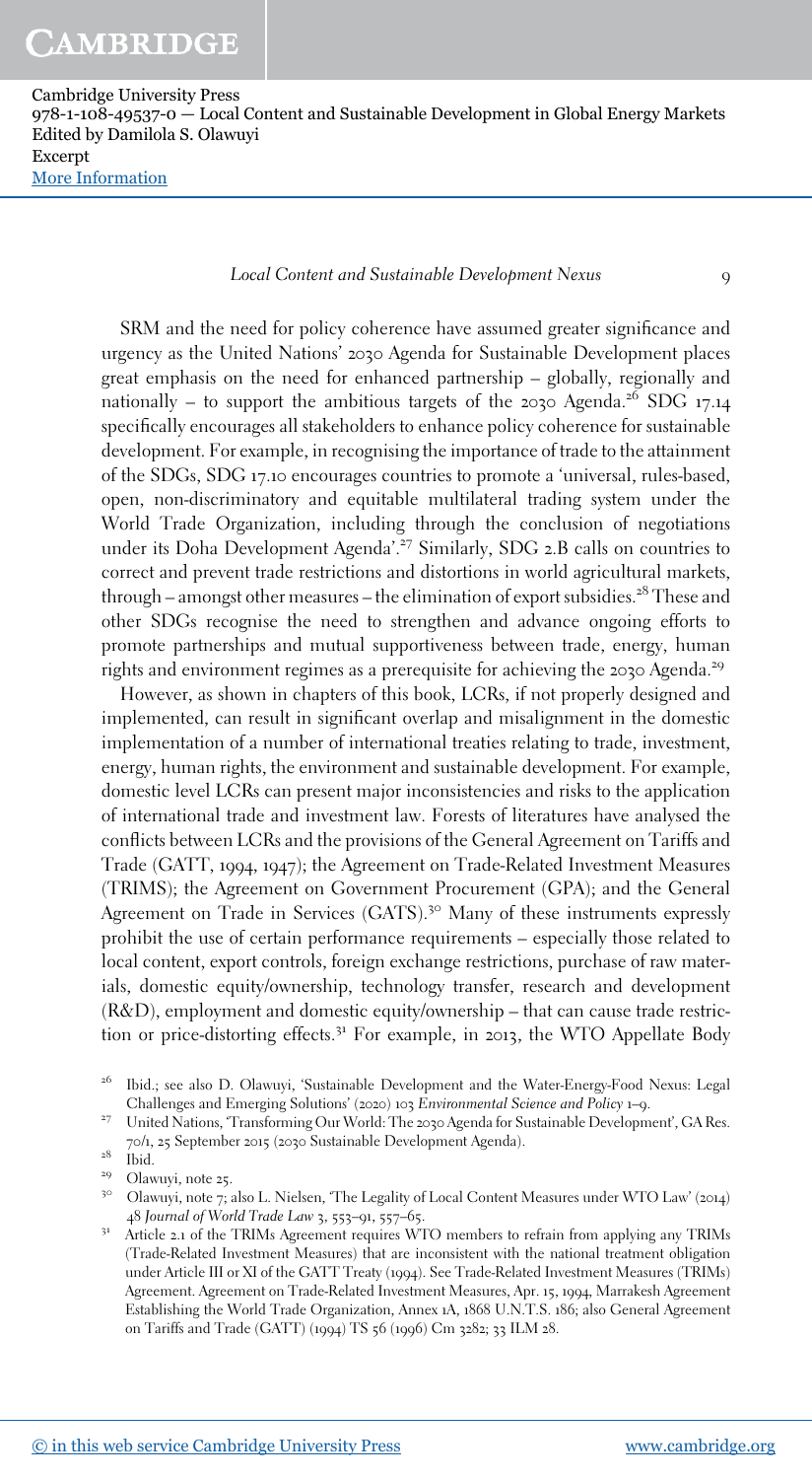#### 10 Damilola S. Olawuyi

ruled that Canada's LCRs violate the obligation not to discriminate against foreign products contained in the GATT.<sup>32</sup> A number of other decisions have highlighted the deep tensions and trade-offs between domestic LCRs and the implementation of trade, investment and environment treaties.<sup>33</sup> In addition to creating misalignment with trade and investment treaty obligations, discriminatory and protectionist LCRs in the energy sector can stifle progress in the transfer of environmentally preferable technologies and products needed to advance environmental protection, energy security and sustainable development.

Similarly, restrictive LCRs can be detrimental to the flow of foreign direct investment (FDIs) to energy-producing countries.<sup>34</sup> Several energy-producing countries have intensified efforts to attract FDIs in all sectors of national economies, as key ways to improve economic diversification, create jobs and eliminate poverty in line with SDG 8 on decent work and economic growth, and SDG 1 on poverty eradication.<sup>35</sup> However, while LCRs may specify the portion of total expenditures that must be comprised of locally sourced goods and services, lack of available capacity and material at the local level may delay projects and may ultimately result in loss of FDIs to less restrictive iurisdictions.<sup>36</sup> Such an outcome may ultimately stifle a country's path to sustainable development. For example, complying with product mandating requirements could mean project delays or higher costs on the part of the operator, especially when suitable and reasonably priced alternatives are not immediately available locally.<sup>37</sup> This can have a distorting effect on the profitability and viability of a project from the investor's standpoint or affect the timeline for investment activities. The imposition of domestic-level LCRs in the absence of required supporting capacity, institutional resources or adequate technological capabilities could ultimately reduce the attractiveness of a country as a desirable location for  $FDIs.<sup>38</sup>$  According to a study by the Organisation for Economic Co-operation and Development (OECD), total imports and total exports have declined in every region of the world as

Appellate Body Reports, Canada: Certain Measures Affecting the Renewable Energy Generation Section, Canada: Measures Relating to the Feed-in Tariff Program, 5.85, WTO Doc. WT/DS412/AB/ R, WT/DS426/AB/R (adopted May 24, 2013) [hereinafter Canada: Renewable Energy] (finding that Canada's LCR programs – 'Minimum Required Domestic Content Levels' – violate Article III:4 of the GATT 1994 standards).

<sup>33</sup> See a full discussion in Chapter 3.

- <sup>34</sup> J. Jensen and D. Tarr, 'Impact of Local Content Restrictions and Barriers against Foreign Direct Investment in Services: The Case of Kazakhstan's Accession to the World Trade Organization' (2008) 46 Eastern European Economics 5–26.
- <sup>35</sup> UN General Assembly, Transforming Our World: The 2030 Agenda for Sustainable Development, 21 October 2015, UN Doc. A/RES/70/1.
- <sup>36</sup> See Chapters 9 and 12 of this book for detailed discussion.
- <sup>37</sup> P. Peek and P. Gantès, 'Skills Shortages and Local Content in the Sub-Saharan African Oil and Gas Industry: How to Close the Gap', Centre de recherches enterprises et societies (CRES), 2008.
- <sup>38</sup> See United Nations Conference on Trade and Development (UNCTAD), 'Elimination of TRIMS: The Experience of Selected Developing Countries', 2007, pp. 9–10.